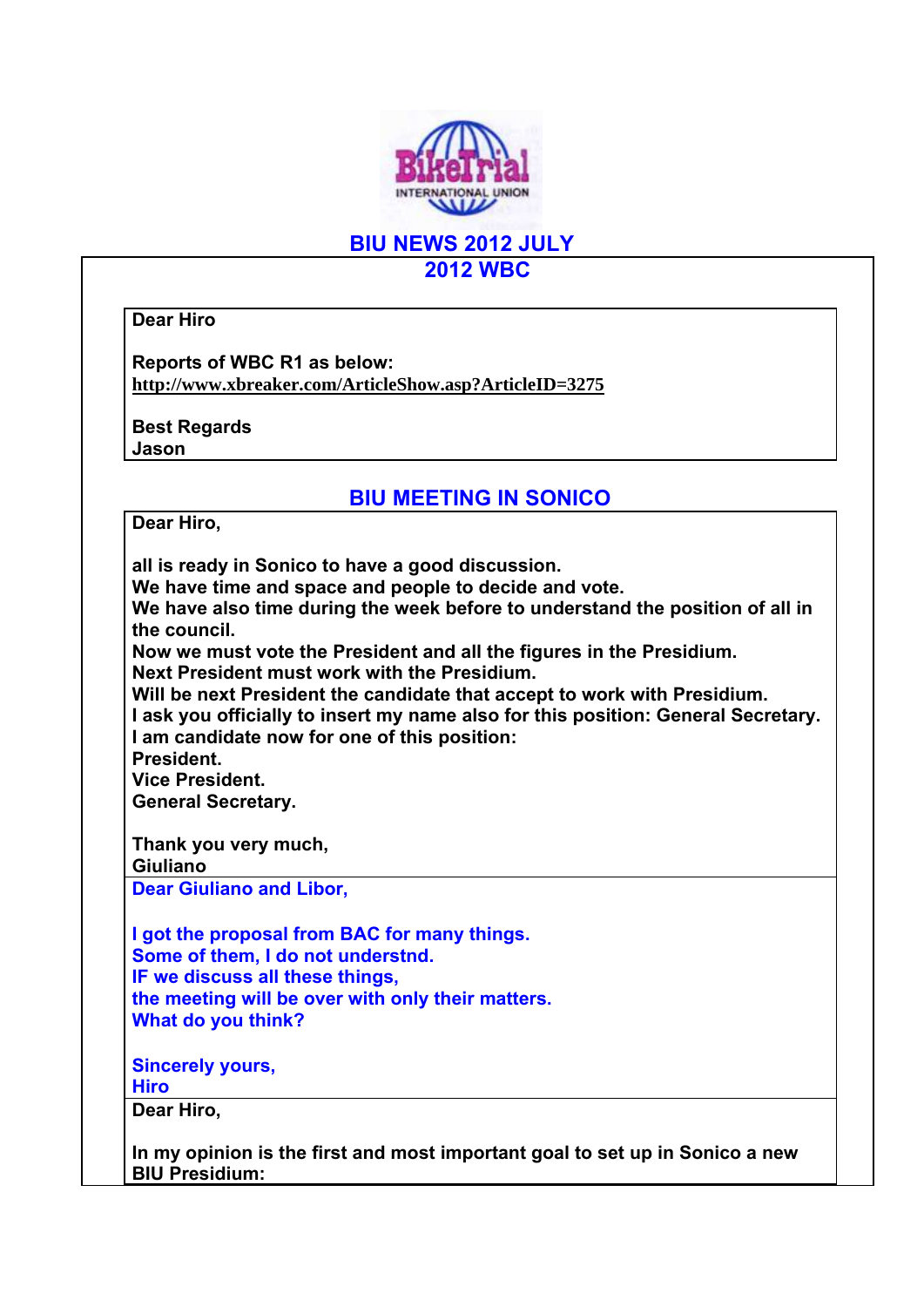| <b>President</b><br>$\bullet$                                                                          |
|--------------------------------------------------------------------------------------------------------|
| • Vice president                                                                                       |
| <b>Technical director</b><br>$\bullet$                                                                 |
| <b>Organizational director</b><br>$\bullet$                                                            |
| Riders' delegate<br>$\bullet$                                                                          |
| This Presidium has to agree Presidium working regulations.                                             |
| Presidium separately names General Secretaryit is not necessary at General                             |
| Meeting.                                                                                               |
| Afterwards Presidium can deal step by step (electronically) with all proposals<br>collected in Sonico. |
|                                                                                                        |
| I hope it is helpful.                                                                                  |
| Libor                                                                                                  |
| Dear Hiro,                                                                                             |
| I think that the order of discussion in Sonico will be very simple:                                    |
| 1) Election of new member of BIU Presidium (not only President and GS).                                |
| 2) Streamlining of procedure of decision of the Presidium with electronic                              |
| vote.                                                                                                  |
| With electronic vote the Presidium will be able to decide all things in very fast                      |
| time.                                                                                                  |
| I think new proposal are very important but, of course, it's impossible can                            |
| discuss everything in Sonico.                                                                          |
|                                                                                                        |
| Best regards,                                                                                          |
| Giuliano                                                                                               |
| Dear Giuliano, Dear Libor,                                                                             |
| I agree with you. Our new start from Sonico is most important.                                         |
|                                                                                                        |
| <b>Sincerely yours,</b>                                                                                |
| <b>Hiro</b>                                                                                            |
| Dear Mr. President Hirano,                                                                             |
| Dear delegates,                                                                                        |
| I am sending to you the Attendance list of BIU General Assembly in Sonico,                             |
| Italy according to the BIU Statute.                                                                    |
| There you can find 3 marks in this file:                                                               |
| 1. Presidium                                                                                           |
| 2. Members                                                                                             |
| 3. Guests                                                                                              |
|                                                                                                        |
| Please notice you have to send to the BIU headquarters your Empowerment to                             |
| another country in case you cannot take part in this meeting and you want to                           |

**vote.**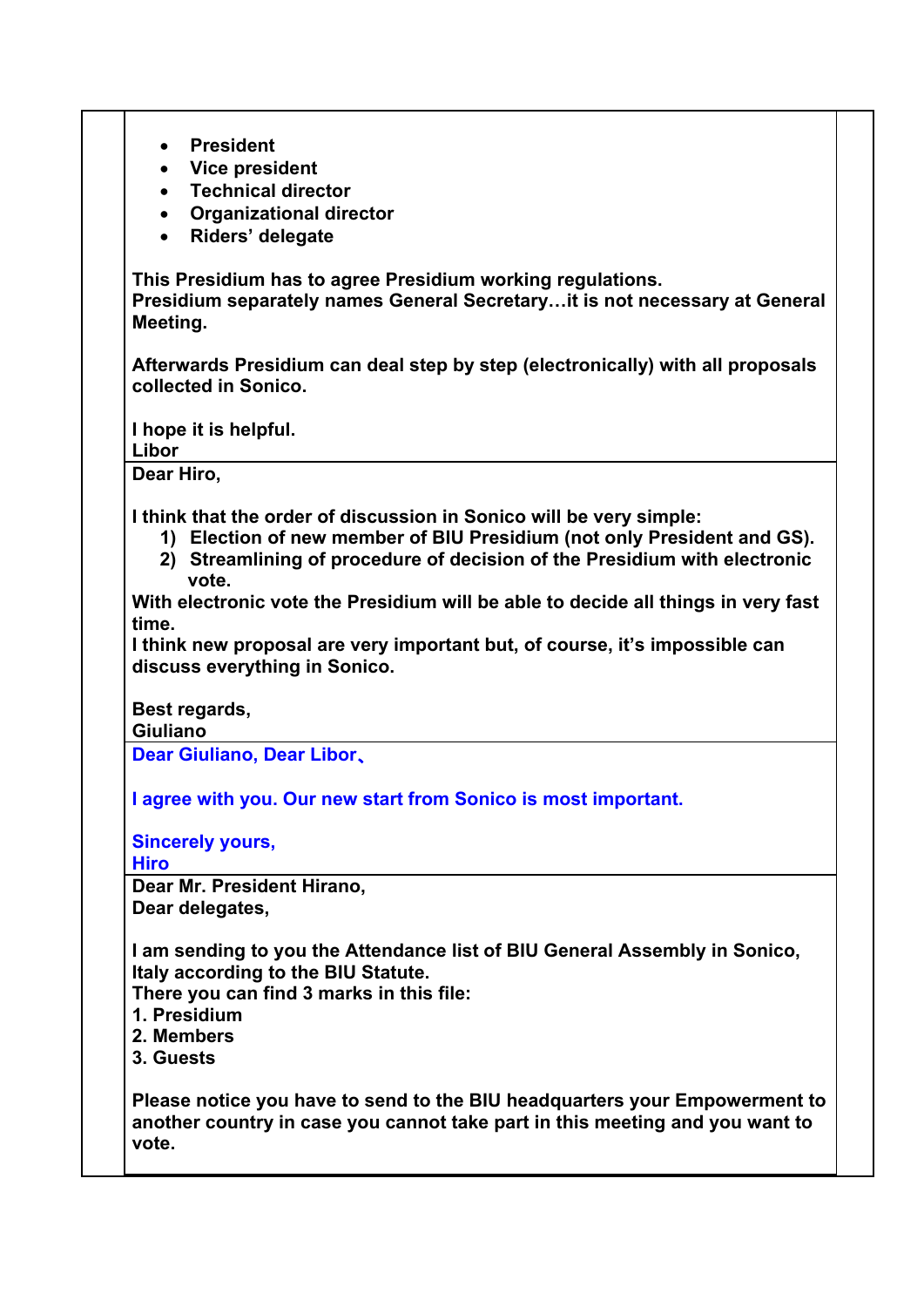**I do not have all e-mail address of all BIU delegates and I hope BIU headquarters can forward it to missing BIU members' addresses.** 

**Best regards, Libor Musil EBU President Dear Hiro and Musil** 

**The attached file can't be open, please send file with 2003 version. Would you provide the letter of authorization or make it by self?** 

**Best Regards Jason** 

| <b>BIU ELECTION</b> |  |  |
|---------------------|--|--|
|                     |  |  |

| <b>Dear Delegates,</b>                                                                                                                                                                                                                                                                 |                                                                        |
|----------------------------------------------------------------------------------------------------------------------------------------------------------------------------------------------------------------------------------------------------------------------------------------|------------------------------------------------------------------------|
| We are going to inform you final candidate list for 11 <sup>th</sup> BIU board. The<br>vote will be held on 3/August/2012 in Sonico Italy. If you do not come<br>the list and vote with filling below blank, sending by e-mail to BIU<br>before 29/July/2012 (closing day for e-mail). | to Sonico on the vote day, please select the person for each post from |
|                                                                                                                                                                                                                                                                                        |                                                                        |
| Below is the candidate list. Please select the person for each post<br>from the list and fill in each blank.                                                                                                                                                                           |                                                                        |
| (1) BIU PRESIDENT                                                                                                                                                                                                                                                                      |                                                                        |
| <b>Hiroshi Hirano</b>                                                                                                                                                                                                                                                                  |                                                                        |
| <b>Giuliano Gualeni</b>                                                                                                                                                                                                                                                                |                                                                        |
| <b>Libor Musil</b>                                                                                                                                                                                                                                                                     |                                                                        |
| <b>Vote for</b>                                                                                                                                                                                                                                                                        |                                                                        |
|                                                                                                                                                                                                                                                                                        |                                                                        |
| (2) BIU VICE PRESIDENT                                                                                                                                                                                                                                                                 |                                                                        |
| <b>Giuliano Gualeni</b>                                                                                                                                                                                                                                                                |                                                                        |
| <b>Libor Musil</b>                                                                                                                                                                                                                                                                     |                                                                        |
| <b>Federico Tarchi</b>                                                                                                                                                                                                                                                                 |                                                                        |
| <b>Radim Kakáč</b>                                                                                                                                                                                                                                                                     |                                                                        |
| <b>Vote for</b>                                                                                                                                                                                                                                                                        |                                                                        |
| ÷                                                                                                                                                                                                                                                                                      |                                                                        |
|                                                                                                                                                                                                                                                                                        |                                                                        |
| (3) Organization Director                                                                                                                                                                                                                                                              |                                                                        |
| <b>Federico Tarchi</b>                                                                                                                                                                                                                                                                 |                                                                        |
| <b>Massimo lacoponi</b>                                                                                                                                                                                                                                                                |                                                                        |
| <b>David Cep</b>                                                                                                                                                                                                                                                                       |                                                                        |
| <b>Vote for</b>                                                                                                                                                                                                                                                                        |                                                                        |